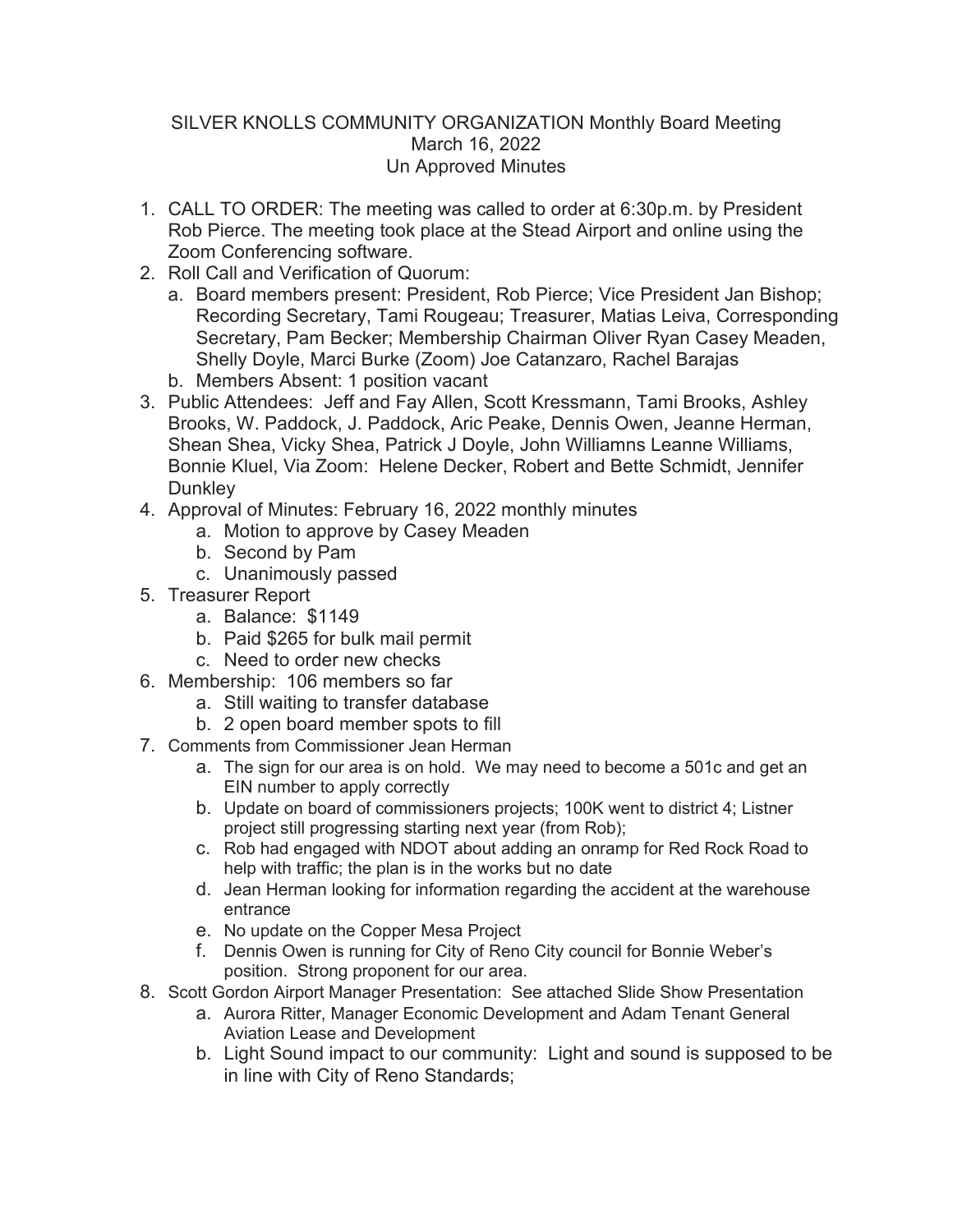- c. Warehouses are paying a different ground rent than those that have hangar space since they do not use the airport facilities and services
- d. The new warehouses will generate additional revenue to the airport to keep the airport open. It must support itself. Main airport is undergoing an expansion and this will also support that effort
- e. 1700 acre of available space; the entire space is open for development but nothing has been planned yet, just the section behind Silver Knolls. All of the area is open and available if another company shows interest in the various areas all the way to Lemon Valley
- f. Request for more youth support with aviation occupations
- g. Impact to Reno Air Races: So far there is no impact to Air Races and are in alignment with FAA rules; conversations with air races, Demody Properties and airport authority. No intention to push out Air Races at this time however it is looked at every year.
- h. Can be no development within buffer zone (300 feet) of homes; drainage area is also a buffer zone
- i. Question use of Rail Spur: This plan does not include use or development of the rail spur. Aurora will take the issue for further investigation
- j. There is a working project to expand the number of hangars; has to go through FAA process
- k. Any plan to bring in larger cargo planes; not at this time; there is more cargo development doing in to new facilities at the main airport in Reno
- l. Impact to military operations; they are aware and there is no impact at this time. The ANG is planning to expand and build in their area; adding another building on south and a training facility with parking to the west; no additional traffic is expected, no additional staff etc
- m. Where is water coming from; they have to work with TMWA to get their own water;
- n. Is there any plan for additional easements for access from 395 or Red Rock: no
- o. Master agreement for building is with the Airport Authority; it can only be overridden by the Board of Trustees
- p. Is there a height cap on the buildings; yes there is, it has to be within the FAA standard so there is not impact to airspace; no restriction to allow for views
- q. Drainage wash issue: historically has flooded nearby homes, how will the run off be dealt with; unknown at this time
- r. Old fuel pits are being shut down and there is a person who monitors these for environmental impacts
- s. Are there any other revenue generating projects planned for the Stead Facility; nothing planned for the terminal area; there is plan for additional hangars; Reno Stead does not generate enough revenue to support itself currently.
- t. Emergency access gate off Silver Knolls: no longer giving out keys to this gat; it is on Private Property; Airport Authority working with Sherrif and Fire to relocate the gate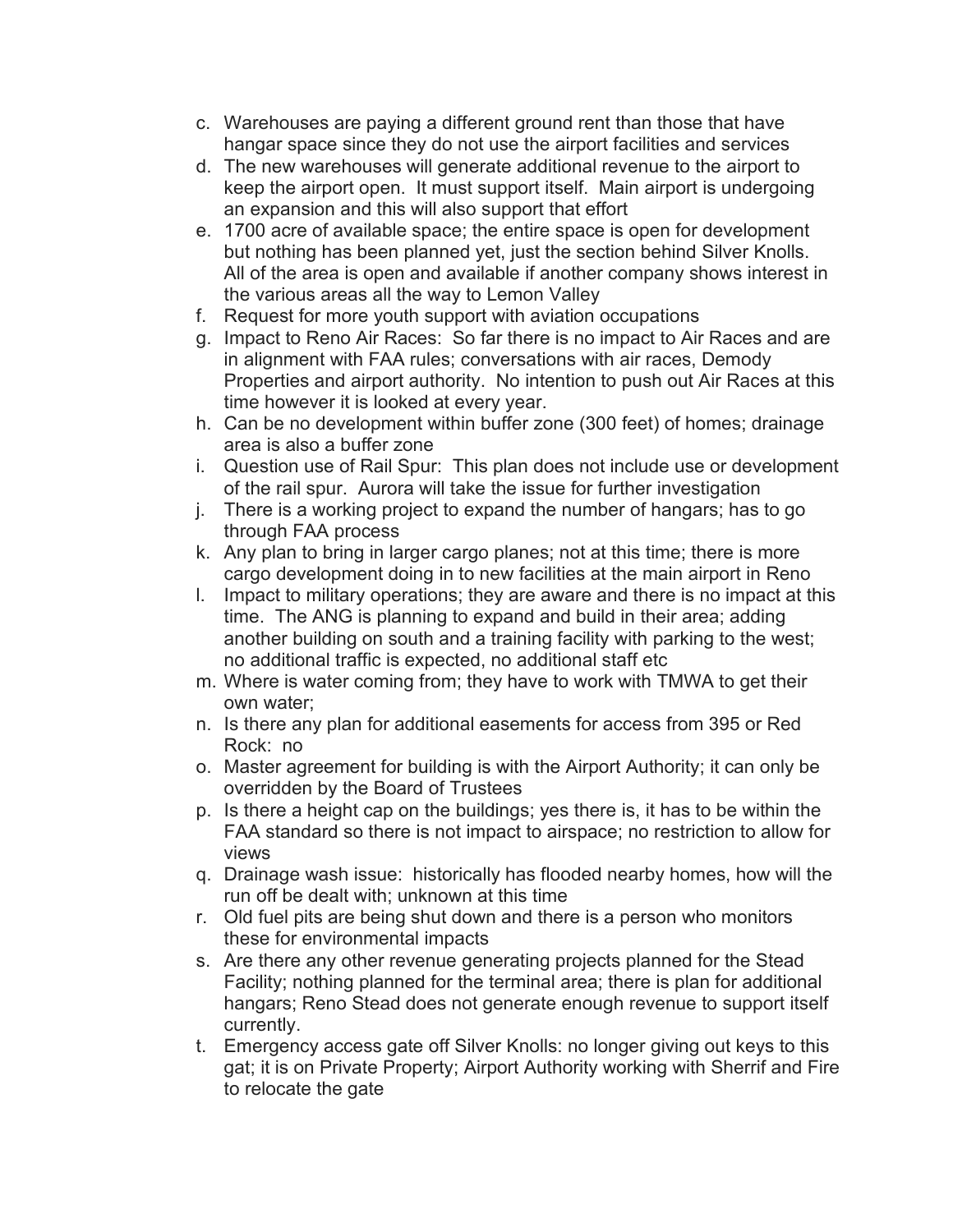- u. Entrance to this development area is off of Moya. Construction is expected over 18-24 months
- 9. Old Business:
	- a. Sign Update/Ideas:
		- i. Discussion continues to become a 501c3 and get an EIN in order to get support from the county for the sign.
		- ii. Question to Jeanne Herman what is the best/easiest way for entities to get funding (501, LLC, S-corp etc). No change to cost for our organization. Matias will do some more research and Rob will address at next month's meeting.
		- iii. Need suggestions for sign updates
	- b. Neighborhood Watch Report
		- i. Syphoning of gas is happening, 2-3 houses have been hit; early morning hours; traditional syphoning so far and not puncturing tanks yet
		- ii. Neighborhood dog was killed last week; suspected to be from other neighborhood dogs that were loose roaming; be careful; file report with Animal Control
	- c. Board Membership: Queried those present; need 2 positions filled; board is more active and visible
	- d. Website Update: Advertising, content etc
		- i. All of our information is paper and stored in various areas
		- ii. Makes transfer of information easier; tracking information on membership etc
		- iii. Will require everyone to participate; cannot be a one person job
		- iv. Tami motions that we transfer hard copy information to electronic format and update website to handle it; Jan seconds; all in favor; motion passes unanimously
		- v. Advertising available with more to follow
	- e. Copper Mesa No new information; being pushed by Bonnie Weber; Signs are posted and ground broke
	- f. Board positions: Rob asks if we are all staying. Oliver is terming out and will step down as the membership chair. He could stay as a board member. Everyone else indicates they will be staying.
- 10.New Business:
	- a. Firehouse meeting: We have approval to go back into the community room. Will be talking to Dave about it more after the meeting. Will start meeting at the community room in April. Will continue to do the Zoom option. Meetings will move to the third Tuesday starting in April. April 19, 2022 is the date of the April meeting. March will be at the Airport.
		- i. Show up 15 minutes early to set up chairs. Casey has the key and the code for the building. Then stay a few minutes after to clean up.
	- b. Green Waste Starting
	- c. Burn Days in April
- 11.President and Board items